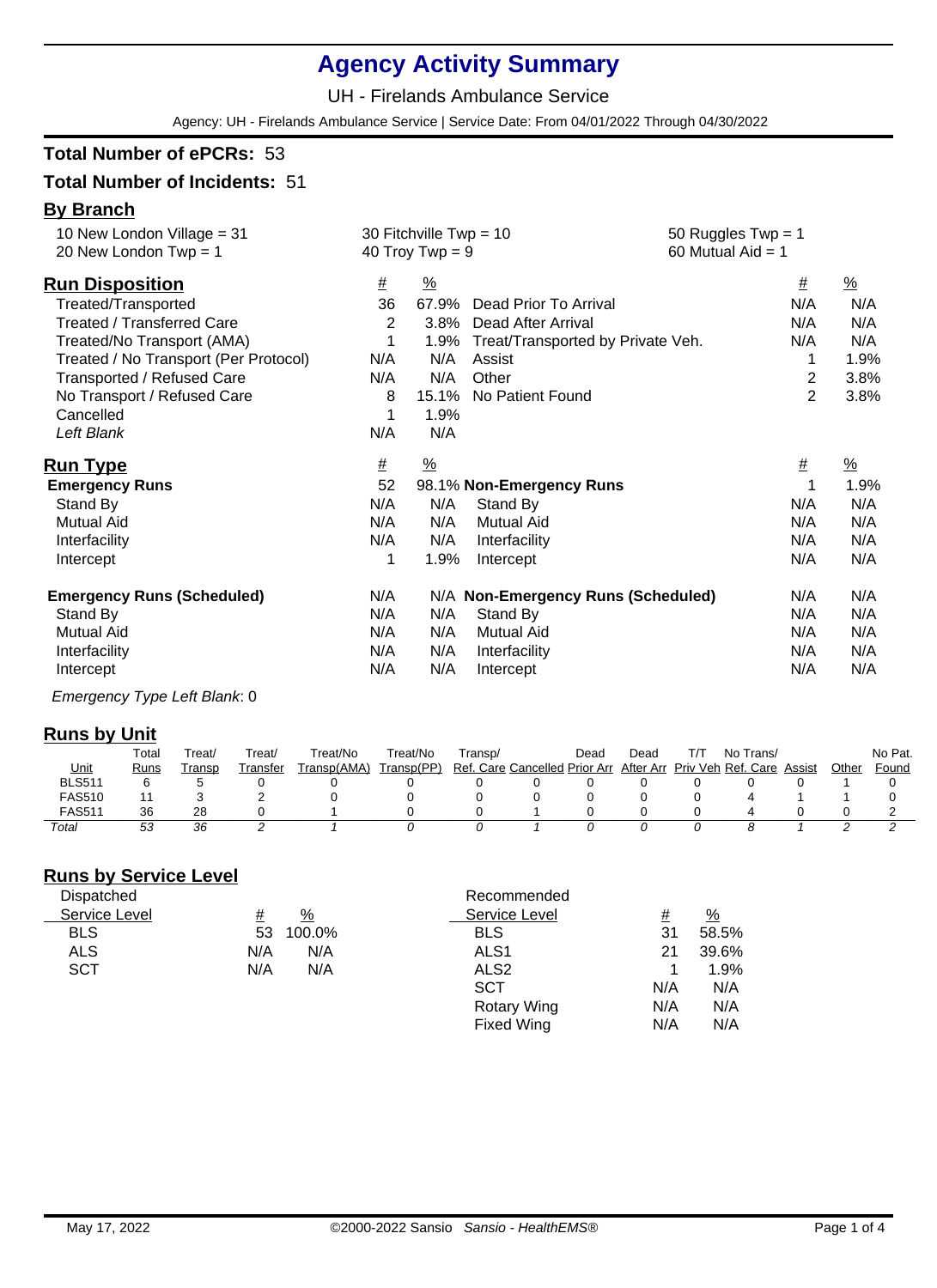# **Runs by Insurance Type with Service Level (Multiple insurance types may have**

|                                  |            |               |                  |               |                  |               |               |            |     |                    |     |             |               | <u>Karls by Illsurative Type With Octvice Level</u> (Multiple illsurative types lilay liave |
|----------------------------------|------------|---------------|------------------|---------------|------------------|---------------|---------------|------------|-----|--------------------|-----|-------------|---------------|---------------------------------------------------------------------------------------------|
| been marked on a run)            |            |               |                  |               |                  |               |               |            |     |                    |     |             |               |                                                                                             |
| <b>Type</b>                      | <b>BLS</b> | $\frac{0}{0}$ | ALS <sub>1</sub> | $\frac{9}{6}$ | ALS <sub>2</sub> |               | $\frac{9}{6}$ | <b>SCT</b> |     | <b>Rotary Wing</b> |     | %Fixed Wing | $\frac{9}{6}$ | Total                                                                                       |
| None                             | 31         | 58.5%         | 21               | 39.6%         |                  | 1             | 1.9%          | N/A        | N/A | N/A                | N/A | N/A         | N/A           | 53 100.0%                                                                                   |
| <u>Runs by Primary Pl</u>        |            |               |                  |               |                  |               |               |            |     |                    |     |             |               |                                                                                             |
| Description                      |            |               |                  |               | $\#$             | $\frac{9}{6}$ |               |            |     |                    |     |             |               |                                                                                             |
| <b>Abdominal Pain</b>            |            |               |                  |               | 1                |               | 1.9%          |            |     |                    |     |             |               |                                                                                             |
| Alcohol Abuse with Intoxication  |            |               |                  |               | 1                |               | 1.9%          |            |     |                    |     |             |               |                                                                                             |
| <b>Allergic Reaction</b>         |            |               |                  |               | 1                |               | 1.9%          |            |     |                    |     |             |               |                                                                                             |
| Alt. Level Conscious             |            |               |                  |               | 3                |               | 5.7%          |            |     |                    |     |             |               |                                                                                             |
| Back Pain (No Trauma)            |            |               |                  |               | 1                |               | 1.9%          |            |     |                    |     |             |               |                                                                                             |
| <b>CVA/Stroke</b>                |            |               |                  |               | 1                |               | 1.9%          |            |     |                    |     |             |               |                                                                                             |
| <b>Chest Pain</b>                |            |               |                  |               | 3                |               | 5.7%          |            |     |                    |     |             |               |                                                                                             |
| <b>Diabetic Symptoms</b>         |            |               |                  |               | 2                |               | 3.8%          |            |     |                    |     |             |               |                                                                                             |
| Dyspnea-SOB                      |            |               |                  |               | $\overline{2}$   |               | 3.8%          |            |     |                    |     |             |               |                                                                                             |
| Eye Symp.(no trauma)             |            |               |                  |               | 1                |               | 1.9%          |            |     |                    |     |             |               |                                                                                             |
| GI-Bleed                         |            |               |                  |               | 1                |               | 1.9%          |            |     |                    |     |             |               |                                                                                             |
| <b>General Medical</b>           |            |               |                  |               | 1                |               | 1.9%          |            |     |                    |     |             |               |                                                                                             |
| Minor / General Injury           |            |               |                  |               | 3                |               | 5.7%          |            |     |                    |     |             |               |                                                                                             |
| Nausea                           |            |               |                  |               | 1                |               | 1.9%          |            |     |                    |     |             |               |                                                                                             |
| No Medical Problem               |            |               |                  |               | 1                |               | 1.9%          |            |     |                    |     |             |               |                                                                                             |
| Non-Traumatic Leg Pain           |            |               |                  |               | 2                |               | 3.8%          |            |     |                    |     |             |               |                                                                                             |
| OD - Suspected Opioid Overdose - |            |               |                  |               | 1                |               | 1.9%          |            |     |                    |     |             |               |                                                                                             |
| Intentional                      |            |               |                  |               |                  |               |               |            |     |                    |     |             |               |                                                                                             |
| Pneumonia Symptoms               |            |               |                  |               | 1                |               | 1.9%          |            |     |                    |     |             |               |                                                                                             |
| <b>Respiratory Failure</b>       |            |               |                  |               | 1                |               | 1.9%          |            |     |                    |     |             |               |                                                                                             |
| Seizure                          |            |               |                  |               | 3                |               | 5.7%          |            |     |                    |     |             |               |                                                                                             |
| Sepsis                           |            |               |                  |               | 1                |               | 1.9%          |            |     |                    |     |             |               |                                                                                             |
| Syncope/Fainting                 |            |               |                  |               | 1                |               | 1.9%          |            |     |                    |     |             |               |                                                                                             |
| Trauma Injury                    |            |               |                  |               | 5                |               | 9.4%          |            |     |                    |     |             |               |                                                                                             |
| Weakness                         |            |               |                  |               | 1                |               | 1.9%          |            |     |                    |     |             |               |                                                                                             |
| Left Blank                       |            |               |                  |               | 14               |               | 26.4%         |            |     |                    |     |             |               |                                                                                             |
| Total                            |            |               |                  |               | $\overline{53}$  |               | 100.0%        |            |     |                    |     |             |               |                                                                                             |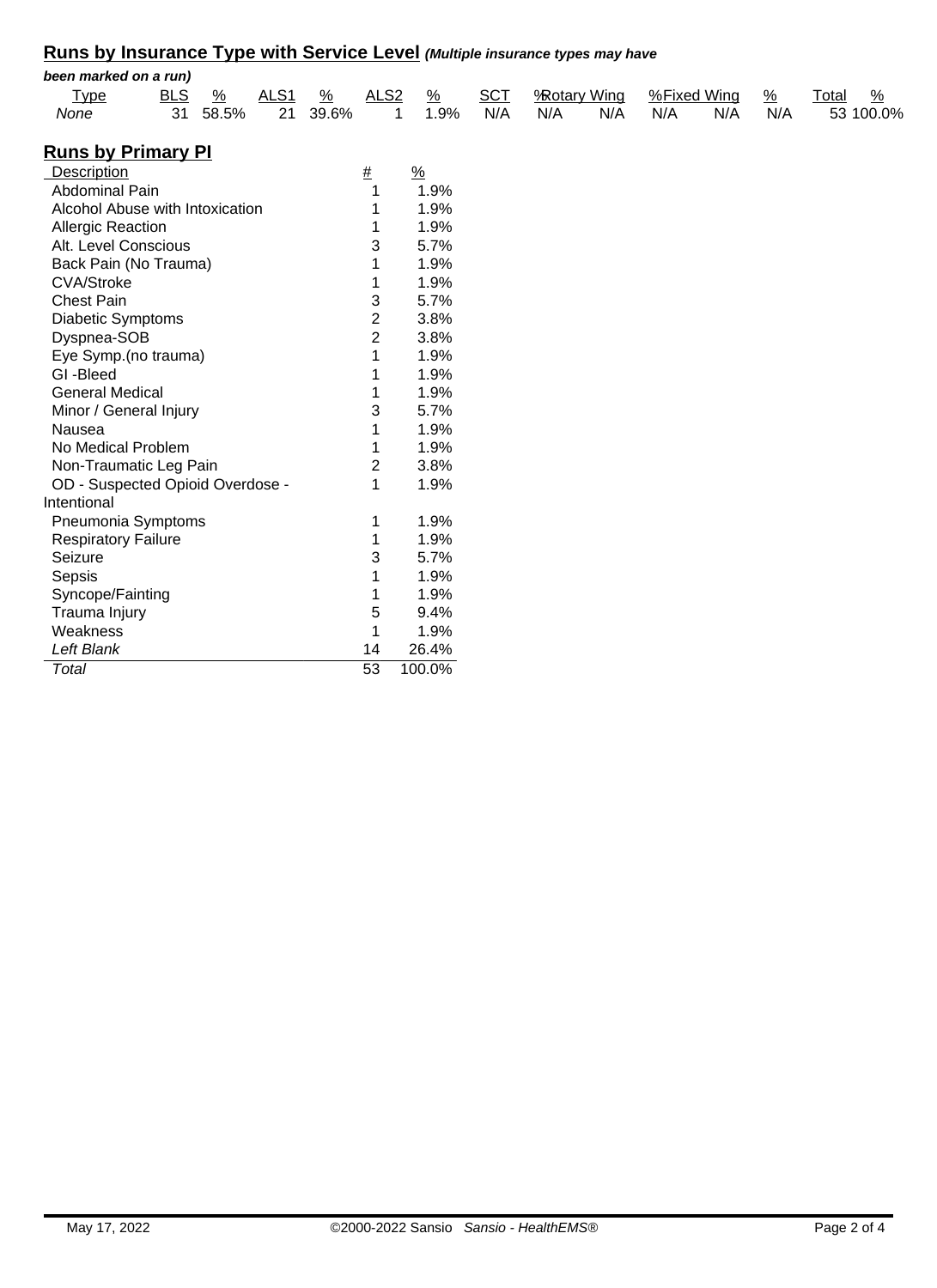# **Runs by Dispatch (EMD) Code**

| Description                                          | #              | $\frac{9}{6}$ |
|------------------------------------------------------|----------------|---------------|
| 1 Abdominal Pain / Problems                          | 2              | 3.8%          |
| 10 Chest Pain                                        | 2              | 3.8%          |
| 12 Convulsions / Seizures                            | 3              | 5.7%          |
| 13 Diabetic Problems                                 | $\overline{2}$ | 3.8%          |
| 16 Eye Problems / Injuries                           | 1              | 1.9%          |
| 17 Fall                                              | 7              | 13.2%         |
| 19 Heart Problems / AIDC                             |                | 1.9%          |
| 2 Allergies / Envenomations                          |                | 1.9%          |
| 23 Overdose / Poisoning (Ingestion)                  |                | 1.9%          |
| 25 Psychiatric / Abnormal Behavior / Suicide Attempt | 2              | 3.8%          |
| 26 Sick Person (Specific Diagnosis)                  | 8              | 15.1%         |
| 29 Traffic / Transportation Accident                 | 9              | 17.0%         |
| 30 Traumatic Injuries                                | 2              | 3.8%          |
| 32 Unknown Problem                                   | 3              | 5.7%          |
| 34 Standby Fire Scene                                | $\overline{2}$ | 3.8%          |
| 35 Standby Police Scene                              | 1              | 1.9%          |
| 38 Medical Alarm                                     | 1              | 1.9%          |
| 6 Breathing Problems                                 | 4              | 7.5%          |
| 99 Unknown                                           |                | 1.9%          |
| Left Blank                                           | 0              | $0.0\%$       |
| Total                                                | 53             | 100.0%        |